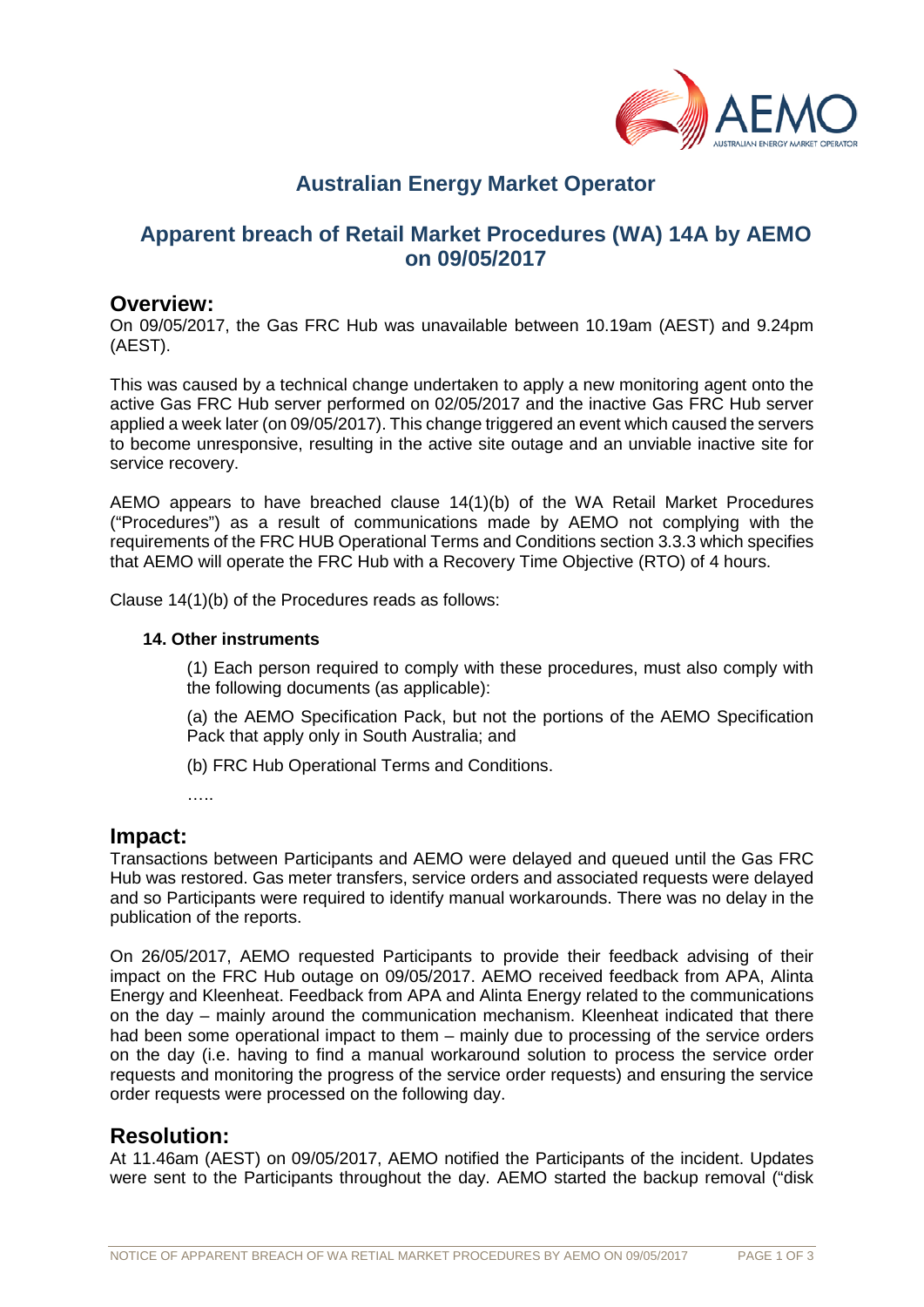consolidation") process and the Gas FRC Hub was recovered at 9.24pm (AEST) on 09/05/2017.

At 12.36pm on 10/05/2017, AEMO notified the participants that the Gas FRC Hub was restored and back up and running. At 5.29pm (AEST) on 10/05/2017, further clarification was sent to the participants advising them to resend transactions where no transaction acknowledgement has been received.

## **Proposed Further Actions:**

AEMO conducted a thorough review of this incident and identified a number of recommendations:

- Establish the basis for the decision to upgrade the active site before inactive site. Update the business process procedure to reflect that the inactive site should be updated before the active site wherever possible.
- Conduct an analysis of the standard tasks performed by AEMO (the frequency and associated business risk) to establish if these tasks need to be documented and approved as standard actions. Any tasks that falls outside the criteria should be addressed under change management.
- Update the AEMO standard operational procedures per environment to capture the steps to be undertaken for each environment.
- Training to be undertaken to make sure the AEMO staff supporting the environments are aware of steps to be undertaken while doing maintenance/installations etc.
- Standard changes to follow change risk analysis process where actual impact to the services is identified and understood.
- Review and update the incident escalation, activation and communication process and embed this process into the Duty Manager standard processes.

In relation to the feedback received from Kleenheat for not having a manual workaround to process service order requests during the FRC Hub outage, AEMO recommended to have a single industry agreed process for managing service orders in times of short term outages for the WA Gas Retail Market (a process that is currently in place for NSW-ACT, VIC, QLD and SA Gas Retail Markets). AEMO suggested Kleenheat to raise this at a PCC meeting.

## **Invitation for submissions:**

Before determining whether any further action is required, AEMO invites written submissions from participants as to:

- the effect that this incident has on their operations, and
- their view with regard to the determination, if any, AEMO should make under clause 329 of the Procedures in respect of the apparent breaches of the Retail Market Procedures.

Submissions are requested by no later than 5:00pm (AEST) **Tuesday 25 July 2017**. Submissions should be sent by e-mail to [rmo@aemo.com.au.](mailto:rmo@aemo.com.au)

Alternatively, submissions can be sent by post to AEMO at:

Chin Chan AEMO GPO Box 2008 Melbourne VIC 3001

If you have any questions regarding this matter, please contact Carol Poon on (03) 9609 8509.